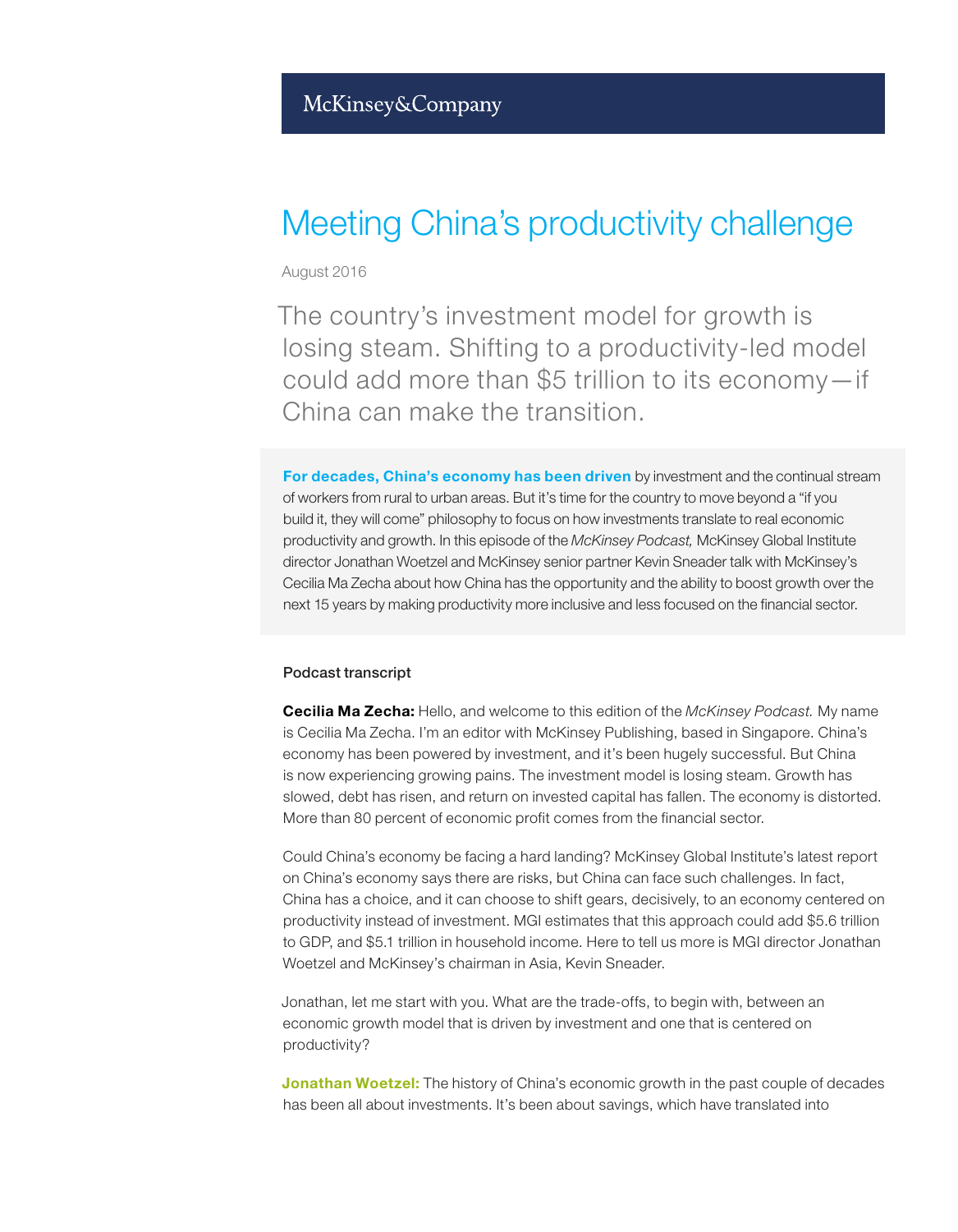investments in infrastructure and urbanization which, in turn, have created opportunities for literally hundreds of millions of Chinese people to become more productive.

That said, it's been very much a story of, if you will, quantity over quality. So that's simply that the strategy in China was all about simply showing up. Literally building something and then people would come there, and almost anything they would do would be more productive than what they were doing before.

Today, infrastructure stock, as a share of GDP, is over 70 percent, which is roughly the world average. Now it's less about showing up and making those investments than, *What are we doing with those investments? And how good a job are we doing in making those investments? And how do these investments translate into real economic productivity, quality growth?* That's the transition. It's from quantity to quality, and from, *How much of it are you doing?* to, *How well are you doing it?*

**Cecilia Ma Zecha:** Kevin, why do you think it's urgent for China to make that transition now?

Kevin Sneader: There are several reasons to urge a more rapid move from what Jonathan has described as "showing up," to actually being productive. And the reason for this, I think, stems from both an opportunity and a challenge. The opportunity is that there really is a potential here for China to take the next step in terms of consumption and actually create an economy that has a more inclusive nature to it and has the potential to allow members of the Chinese economy to participate in a way that some have not.

Let me put some numbers behind this. What is quite striking today is that the rate of growth has seen 600 million people raised out of poverty. That's what Jonathan said when he talked about quantity. It has seen an economy that has sustained double-digit growth for almost 25 years. All of that has translated into huge progress on many dimensions.

But here's the challenge. There are some clouds that really, now, cannot be ignored. If you look at nonperforming loans, the official number says somewhere around 1.7 percent. An estimate today is probably that number is 7 percent. One could get to a place in a few years' time where that number is 15 percent. At 15 percent, while we do not doubt that China could afford, given the scale and nature of its financial assets, to maintain the health and well-being of the financial sector, you would face a liquidity crunch that would have significant implications for many Chinese financial institutions.

That's a matter of real concern. Secondly, the reality is that, as urbanization inevitably slows and it's been worth 2–3 percent a year in terms of incremental growth in urbanization—as that rate slows to 1 percent, the big driver of a lot of the economic growth that has happened, namely, taking people from a rural environment and putting them in an urban environment, that starts to slow. As that slows, the economic opportunity could slow too. Then, perhaps, the third most urgent reason why it's time for this change to occur is that, in some regards, the inequality within the Chinese society has been getting much sharper.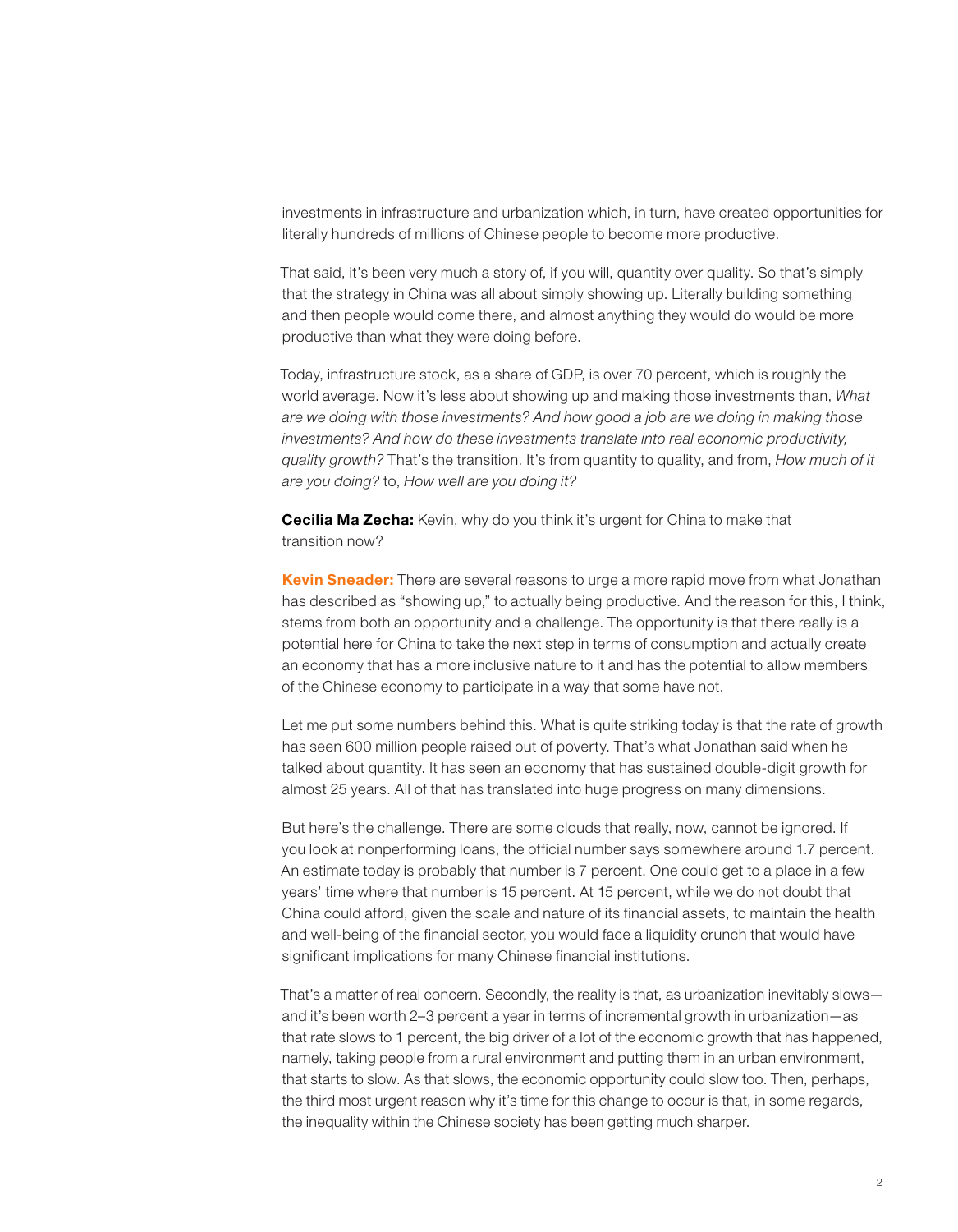You now find that that top 20 percent of people who have household income in the top 20 percent, they are, in effect, controlling somewhere between over half of all the economic growth. They're gaining from that growth disproportionately.

Jonathan Woetzel: As Kevin highlights, the economic liabilities that have been accruing, by lending to enterprises, which are no longer earning a return on capital, those are real. They will have to be dealt with. There's no scenario where that doesn't happen.

The only question, really, is how much growth will the rest of the economy, the productive economy deliver? How will we direct capital to the rest of the economy? We know that 50 percent of commercial bank lending is still going to capital-intensive, heavy industries dominated largely by state enterprises, which are not, in fact, earning a return on capital. How that changes over time, and how quickly that changes, is the central question.

**Cecilia Ma Zecha:** How are Chinese business and government doing right now with productivity, in general?

**Jonathan Woetzel:** We see a vast disparity between the performance of the top quartile of the firms and the long tail, the bottom 50 percent, and on a much broader span of performance than we would in a North American or any competitive OECD [Organisation for Economic Co-operation and Development] economy. That reflects this fundamental transition in that it's been about showing up. It hasn't been about performance.

So we have a really broad range of performance here. That's the big challenge for China, is how does it help narrow that span of performance? If you bring up the bottom tail, or simply allow the top performers to grow and expand, and deliver products and services to Chinese consumers at a more competitive cost.

Kevin Sneader: To build on Jonathan's point, Chinese productivity, on average, is 15–30 percent of the OECD average. And as Jonathan says, within that headline, there are enormous differences. I work with Chinese clients who are every bit as productive as their Western counterparts. In fact, if you look at some of the high-tech manufacturing, you can absolutely see Chinese firms who are productive in the same sense that you would see it in the West.

The difference is that range is enormous. For example, in retail, where I spend a lot of time working—whereas in the West, the role of B2B, in terms of the e-commerce engines, using that to control supply chains, making sure that goods are tracked throughout the chain, there's a big distance between what happens here, in China, and what happens in the West. Therefore, the productivity gap there is particularly large. That is the challenge. How does this productivity gap, which is acute in a number of industries, and offset, in part, by labor, but the problem is, labor costs have been rising dramatically.

The Chinese competitiveness, in terms of the labor-cost equation versus the productivity equation, is not what it needs to be. You can see in a number of sectors where that is resulting in China's share dropping. There's the opportunity. If China can get just that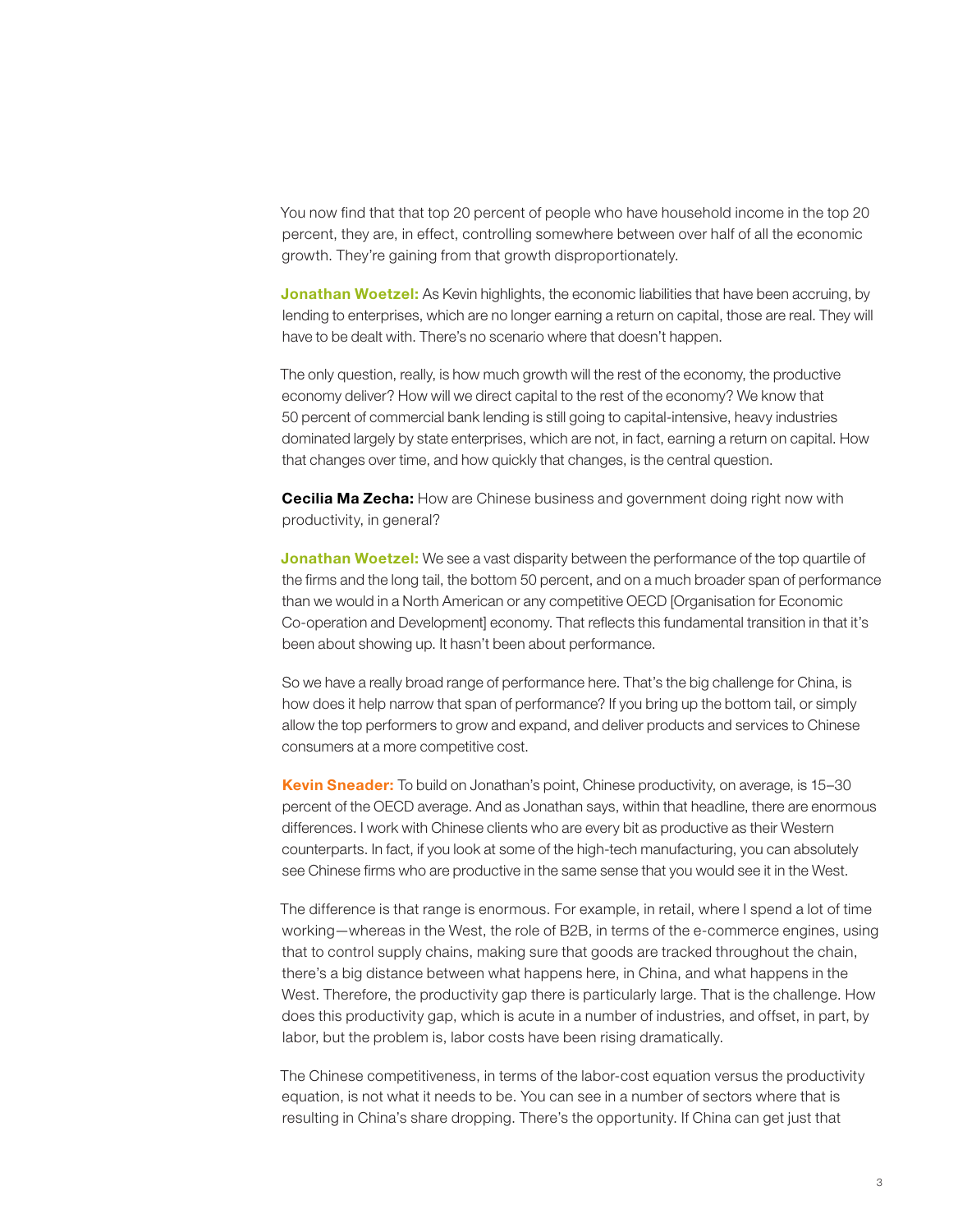bit more productive, then you actually would start to see that equation look a lot more balanced than it is right now.

The reason why it's important to answer the question you had about the trade-off is China has shown itself rather adept at handling significant transformations in the past. We are in danger of underestimating the ability of this actually to react to the environment which now exists.

If we think about it in consumer terms, there were two million households who had disposable income, let's say, ahead of 20,000 US dollars, back in the year 2000. That number today is 115 or 116 million households, and you can see that number rising to well over 300 million in the event of material-productivity gains being delivered. That matters, because I think that talks to the transition, which needs to happen, toward a consumption economy. One where goods and services play more of a role domestically than has been the case in the past.

If that happens, then you can be much more optimistic about the country being able to handle the scale of transition that it now needs to do. It's also worth remembering that it's not that long ago that SOEs [state-owned enterprises] were 50 percent-plus of all employment. And today, they are, what, 15 percent? A much smaller number.

**Cecilia Ma Zecha:** Is there business confidence that China will make the right choice?

Jonathan Woetzel: There is a high degree of confidence, if for no other reason than this is an optimistic place. There's a track record of success. In some ways, most people look at China and they say, "Well, you know, they've done the hard part, which was double digit growth for 25 years." There are very few economies, if any, that could actually state that. That, plus the reservoir of savings, of capacity to intervene, from both companies and government, that's very high.

The pace of the change, and the rapidity of the change, that one is very much up for grabs. There is a sort of very near-term question about how will China manage what is a relatively low-growth global environment?

If there's one thing that's on the mind of the Chinese government, it is how to be resilient in the event of a new OECD recession.

Kevin Sneader: I think that's right. What I'm very struck by, as I travel domestically here in China and overseas, is that overseas business leaders are a lot more worried about China than Chinese business leaders are worried about China. The reason for that is, for many Chinese business leaders, there remains a real sense of opportunity, because they can see the transition taking place.

In particular, if you're in the consumer sector, for example, you can see a number of trends actually working in your favor, whether it's the premium-ization of products, the continued development of income amongst those moving into the consuming classes, and you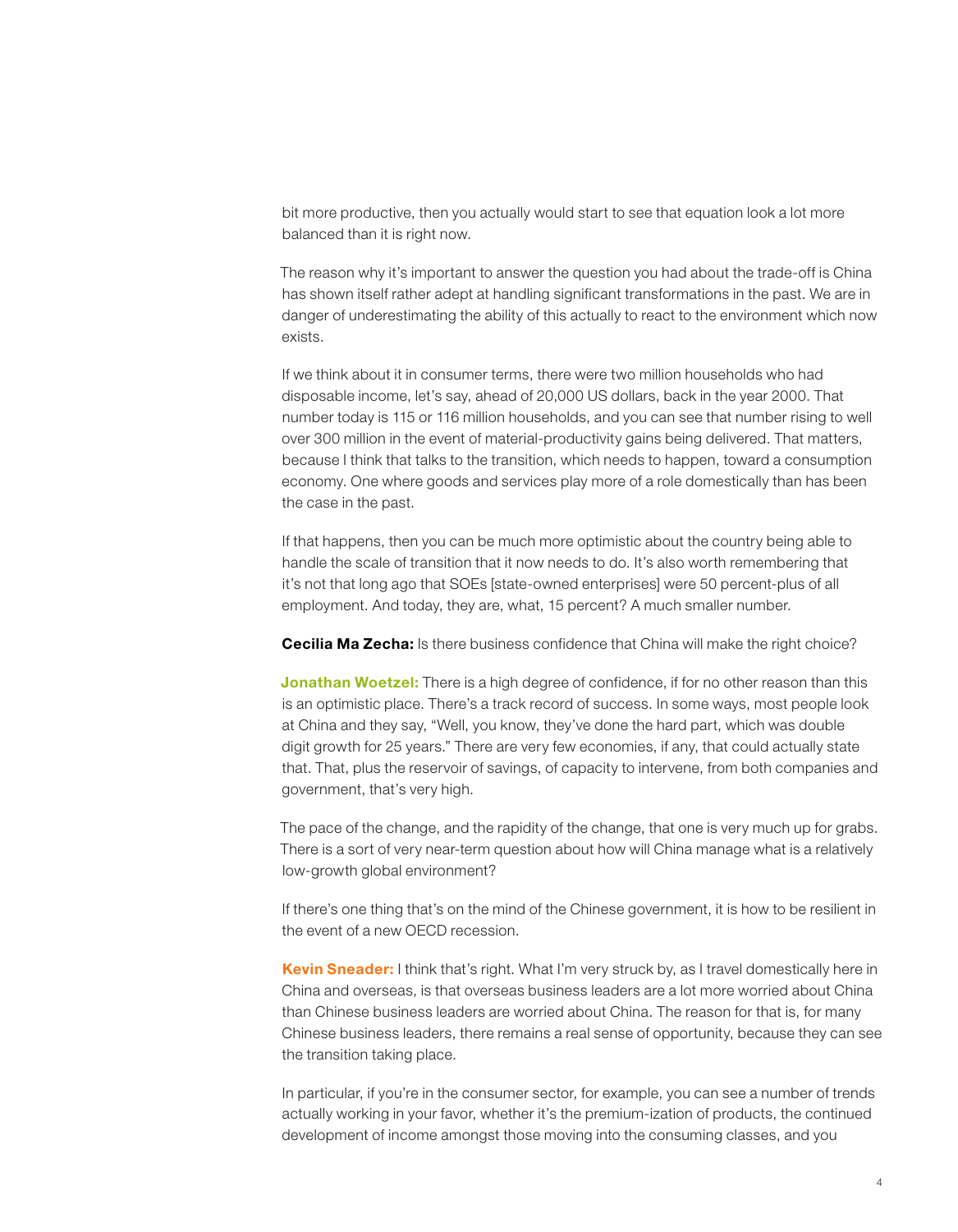therefore see that opportunity. When you're overseas and you're looking at China, you hear the headlines and you get a lot more nervous.

That's a disparity if anything is growing. But domestic Chinese businesses and their leadership, or businesses in China, they remain quietly confident because they've already been through a lot. Quite frankly, they remember from where they came. If you remember from where they came only a matter of years ago, you can see why they see reason to believe and be the optimists that many of them are.

**Jonathan Woetzel:** We underappreciated exactly how entrepreneurial Chinese society is. There have been more entrepreneurs in China than anywhere else on the planet for the last decade. We're in the era of the Carnegies and Mellons and Rockefellers and Rothschilds, for that matter. Dynasties are being created now.

Kevin Sneader: The other reality is Chinese companies have a number of areas where they still need to hone the skills needed for success. A simple area: branding. If you look at China, despite the enormous growth of its consumer-goods sector, it only has two brands in the top 100. That talks to a skill gap on the creativity side which still needs to be closed in the area of consumer goods.

More generally, there's still work to be done in the R&D area when it comes to sciencebased breakthroughs. China still does not pull its weight in areas like pharmaceuticals. Now again, there are an awful lot of entrepreneurs working on both those topics. I've certainly spent quite a bit of time with Chinese business leaders on the subject of branding, and trust me, they will crack it. It's just a matter of when, not if.

**Cecilia Ma Zecha:** The report highlights five opportunities to raise productivity: better serve the middle class, using digital technologies, and improving business operations, and so forth. Can you talk a little bit more about them, Jonathan?

**Jonathan Woetzel:** These opportunities are, first of all, they're all getting attention by the folks that are in China. We drew those five by looking at that top quartile of companies, the ones that are the outperformers. These are the things that they are doing. They're globalizing, they're digitizing, they're focusing on the middle-class consumer. And they are trying to move up the value chain. These are the habits of the successful companies.

As to which ones will really move the needle, I'm actually probably where Kevin is in terms of the value-chain opportunity. If we just look at what is the opportunity for branding, and for higher productivity of products and services. China earns half the margin in pharma of what its OECD counterparts do, Chinese companies do. That, or, for that matter, in semiconductors. If they or any other sort of innovation-intensive industries, there's just a massive opportunity for Chinese companies to capture the fruits of their labor, if you will, or of their talent.

Anything that can be done to raise services productivity will have a huge multiplier effect. In the case of China, the ability to bring a better product or service via the web to the Chinese to consumer pays off. Or it pays off dramatically, as we've seen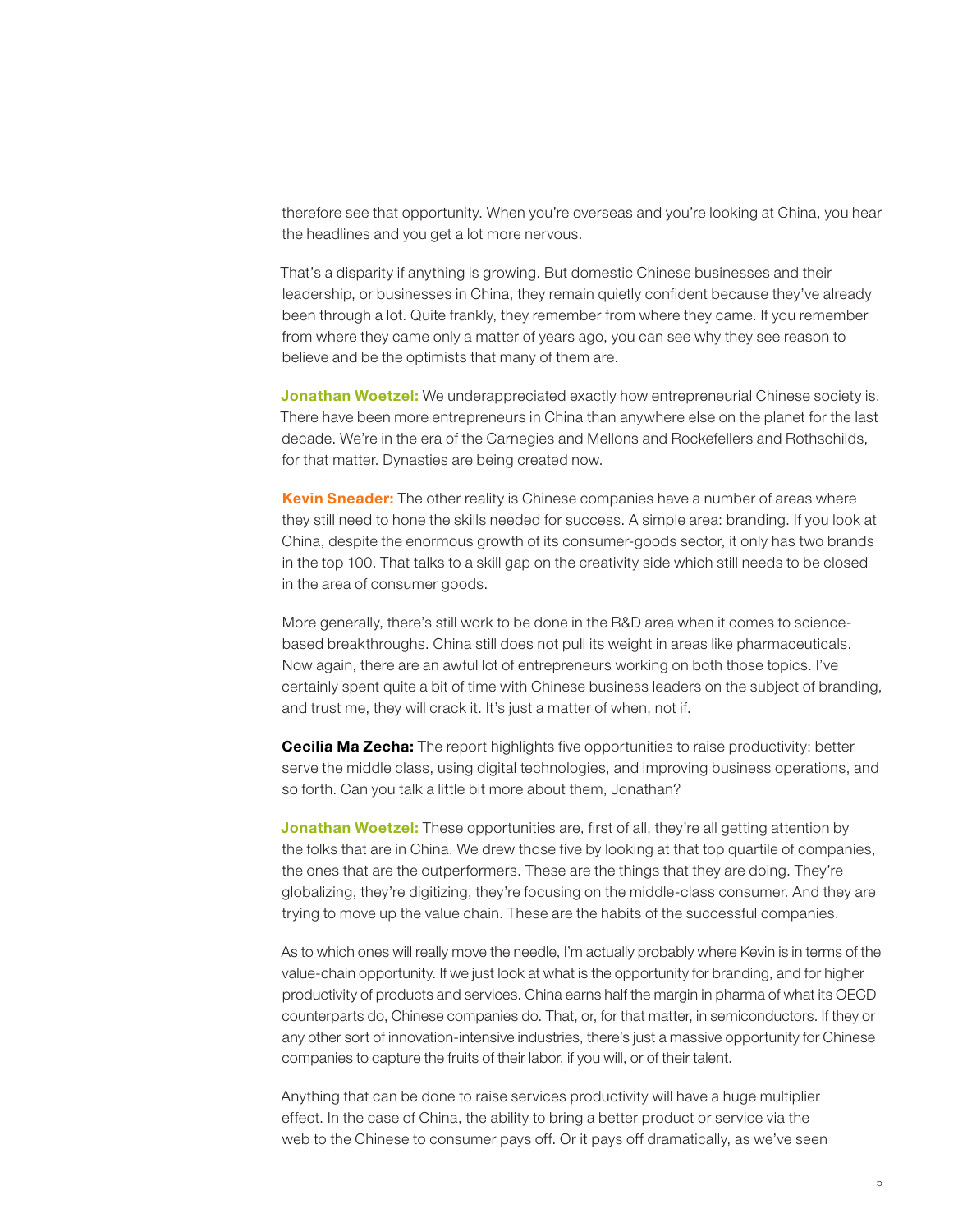in the growth of the Chinese Internet companies.

Kevin Sneader: The digitization that's happening in China is happening at a remarkable pace. If you recall that today, not the future, today, the Chinese market for online commerce is larger than the market in the United States by quite some distance, by about 80 percent. The gap is enormous. As that continues, the learning and experience that Chinese companies are building will lead to sustained innovation. It already is.

The innovation that's happened around the whole payments industry in China is far superior to that which has happened in other parts of the world. At the same time, there are areas where China lags on the digital side. If you look at the amount that China invests in digitizing its supply chain, it's roughly half that of Western companies. Well, that's a major opportunity for productivity gains.

If that investment can translate into better management of infrastructure and supply, then that should boost economic returns quite significantly. That does require investment, and it does require complementing the huge focus on the consumer side of the digital experience with an equal focus on the supply side and the business elements of it. Once that focus happens, we'll see enormous gains, because China's proven to be very, very good at process-based innovation, and less good at other types, and that's what's required here.

Jonathan Woetzel: I agree, and I would add some numbers: the SMEs [small and medium-size enterprises] in China may be only at 10–15 percent of any kind of web enablement. Compared to 40 percent, 50 percent, 60 percent in OECD countries. So that, in and of itself, is just a massive opportunity. As those SMEs come online, as they will through integrated supply-chain management by larger downstream OEMs or by customer-relationship-management programs to reach the middle class. It will just speed up the pace of Chinese business.

This is something that will happen. It's a massive opportunity for productivity growth. It's also a massive opportunity for demand growth. We also see that in many ways, that there are products and services just simply not reaching the customer right now. With enablement through digitization, that can happen, and that will translate into income, into demand, and ultimately, into employment as well.

Kevin Sneader: Let's also not forget that one of the five that we highlighted was Chinese companies going global. While China has dramatically ratcheted up its investment overseas, I think it's growing at 25 percent per annum over the past decade; the reality is we're still in the early stages of that phenomenon.

What's happening now is it's a shift from acquisitions, and resource-heavy areas, into technology and services. And as China's acquisitions overseas shift into technologies and services, well, so too will the capabilities associated with them build. And those capabilities will be very relevant back here in China, just as they are overseas.

**Cecilia Ma Zecha:** Hearing you talk about the pace of digitization in China being very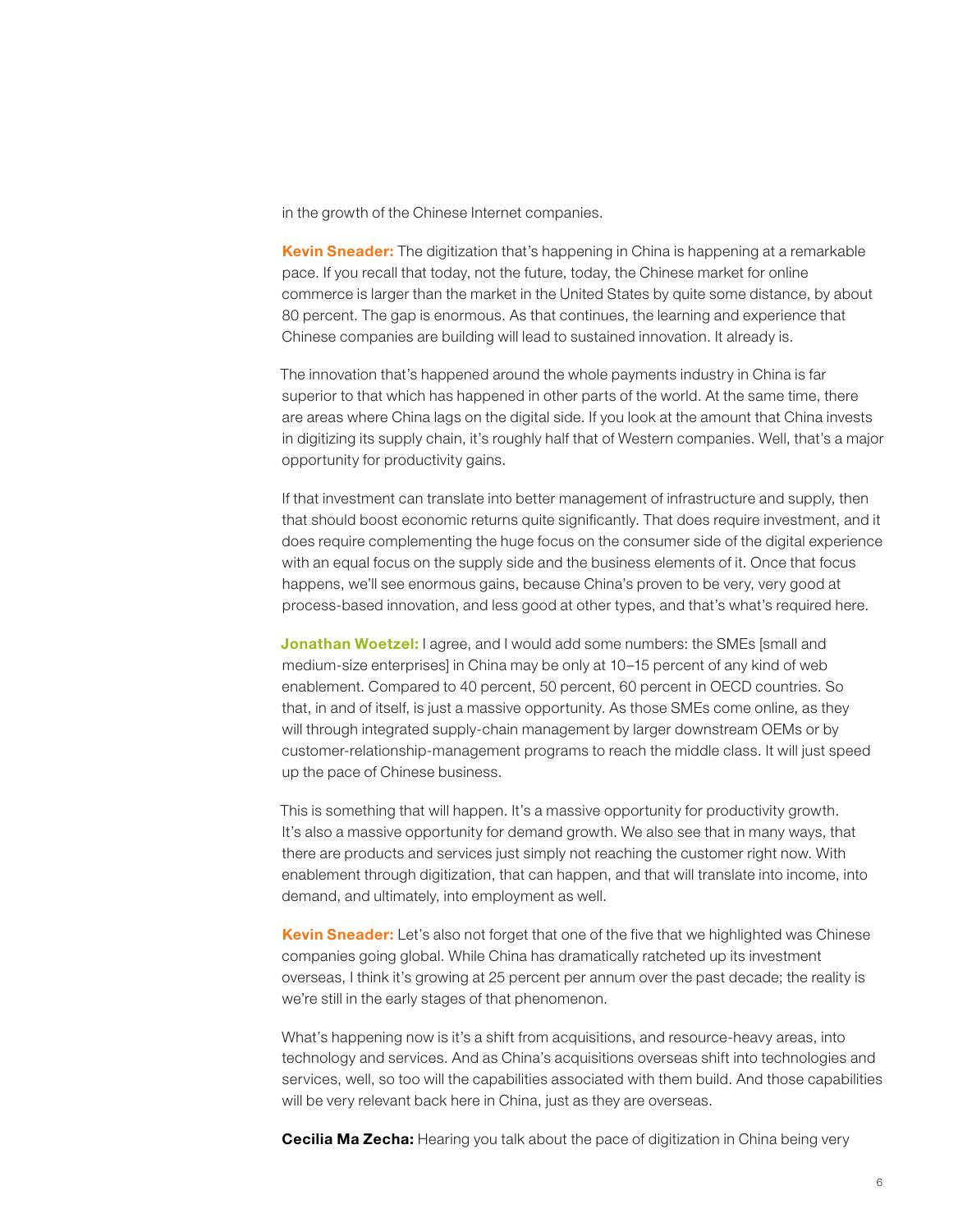fast, what are the risks, and how should China address them? For one, helping displaced workers shift into different jobs and industries.

Jonathan Woetzel: China is in a relatively fortunate place because it's catching all of this at a fairly early stage of development. We're still only halfway through the urbanization journey, so we still have a lot of folks who simply don't have any legacy, and so they're not hanging onto anything. They come into the city, and they just look for what they can get.

Now in the past, those folks would have gone to the job site, the construction site, and they'd say, you know, "Give me a pick and a shovel, and I'll do something." Those jobs aren't there anymore. Where do they go? Well, they go to become an express-delivery guy on a scooter serving an e-commerce company. In many ways, China's taking this entire agricultural population and leapfrogging them right into a postindustrial-services economy.

That's the massive transition. Of course, some folks won't be able to make it, and that is a risk. So the risk is about how does one enable this workforce for a 21st-century economy coming out of a 19th-century one. There is a mobility challenge, there's a training challenge, there's an income-inequality challenge.

Kevin Sneader: One other, you can call an advantage or maybe it's just a reality, which is the Chinese working-age population is shrinking. China's population of the working age has peaked, two years ago, and will decline 0.5 percent per annum over the next 20 or so years. It's not necessarily a good thing, but it does actually help when it comes to the issue we're discussing of how do you handle this displacement of workers.

The reality is, China has a shrinking labor force, which makes the need for skilled employees even higher. The combination of the facts that Jonathan described, plus the reality of what's happening demographically, means that China probably has more reason to be able to do this successfully than one might think.

Cecilia Ma Zecha: Finally, China's transition will provide a new set of opportunities for businesses that are operating in China and competing companies around the world. What's your advice for CEOs to navigate this transition?

Jonathan Woetzel: The first piece of advice is please come to China. There's more to be learned. China's a full-body experience. The context is all-important in interpreting the numbers. There's a high level of risk in trying to develop one's China thinking from outside the country.

**Kevin Sneader:** The other simple observation I would make about the importance of understanding what's really happening on the ground in China, by being here, is don't fall victim to simple headlines. Some seem to believe that China's "economic miracle," as it's called, has been based purely on cheap labor and actually has very little to do with technology.

There are some numbers that can talk to that, so I've had people tell me, "Well, China